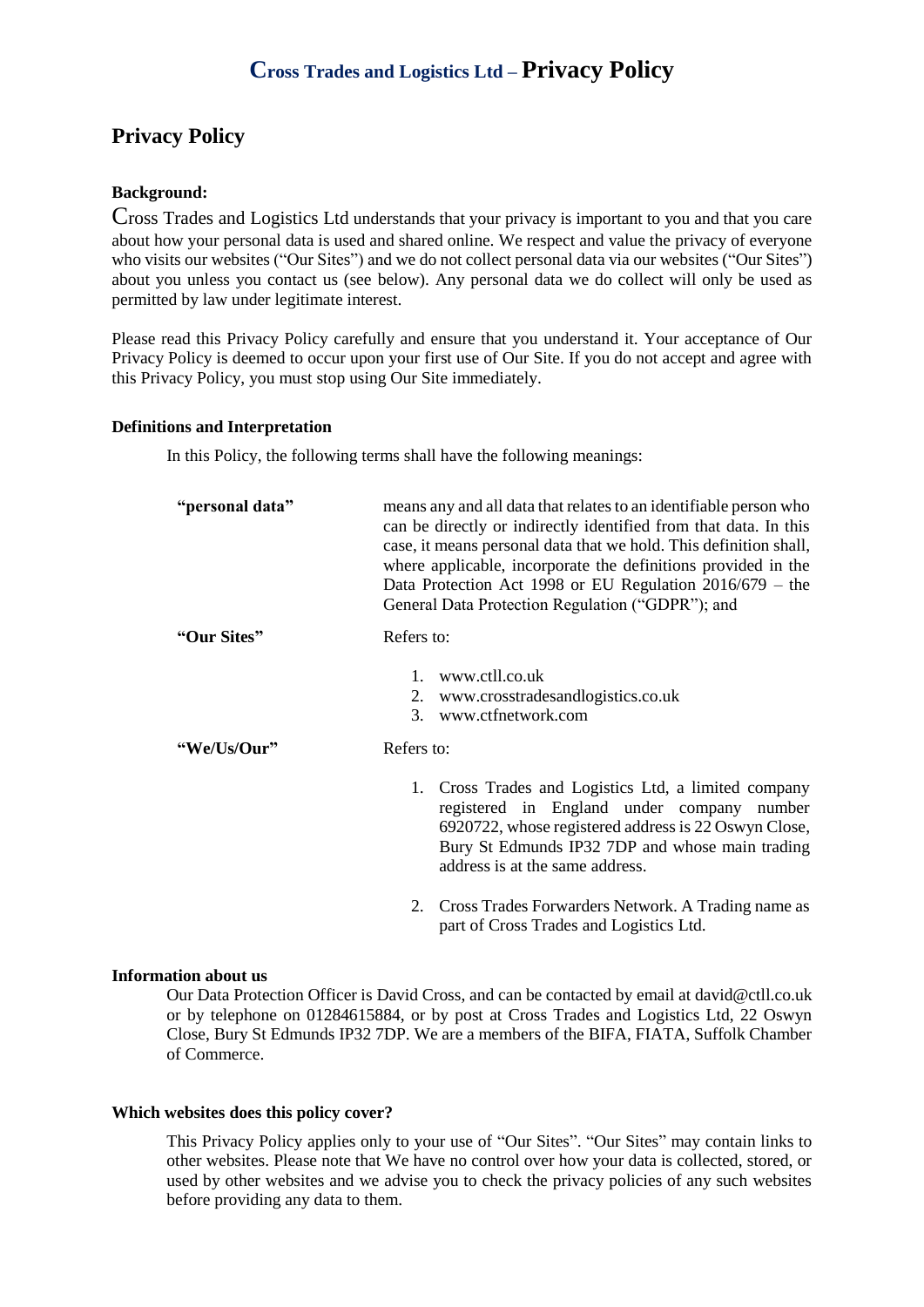### **Your Rights**

As a data subject, you have the following rights under the GDPR, which this Policy and its procedures and Our use of personal data, have been designed to uphold:

- The right to be informed about Our collection and use of personal data;
- The right of access to the personal data we hold about you;
- The right to rectification if any personal data We hold about you is inaccurate or incomplete;
- The right to be forgotten  $-i.e.$  the right to ask us to delete any personal data we hold about you (Unless required for legitimate interest)
- The right to restrict (i.e. prevent) the processing of your personal data;
- The right to data portability (obtaining a copy of your personal data to re-use with another service or organisation);
- The right to object to Us using your personal data for particular purposes;
- Rights with respect to automated decision making and profiling.

If you have any cause for complaint about Our use of your personal data, please contact the DPO and We will do Our best to solve the problem for you. If We are unable to help, you also have the right to lodge a complaint with the UK's supervisory authority, the Information Commissioner's Office.

For further information about your rights, please contact the Information Commissioner's Office or your local Citizens Advice Bureau.

#### **What data do we collect?**

We do not place cookies on your computer or device, nor do we use any other means of data collection via "Our Sites".

If you send us an email, we may collect your name, your email address, your ip address, location and any other information which you choose to give us.

#### **How do we use your data?**

If we do collect any personal data, it will be processed and stored securely, for no longer than is necessary in light of the reason(s) for which it was first collected, or as required under legitimate interest. We will comply with Our obligations and safeguard your rights under the Data Protection Act 1998 or GDPR at all times.

As noted above, we do not generally collect any personal data. If you contact us and we obtain your personal details from your email, we may use them as follows:

- To reply to your email
- To keep you informed of our Services and relevant information

You have the right to withdraw your consent to us using your personal data at any time, and to request that we delete it.

We will not share any of your data with any third parties for any purposes other than stated in this policy (namely for payroll purposes)

#### **How and where do we store your data?**

We only keep your personal data for as long as we need to in order to use it as described above in this policy, and/or for as long as we have your permission to keep it.Your data will only be stored in the UK. Data security is very important to us, and to protect your data We have taken suitable measures to safeguard and secure any data We hold about you (even if it is only your email address).

Steps We take to secure and protect your data include:

Information stored on PC's is password protected as is any stored on mobile phones